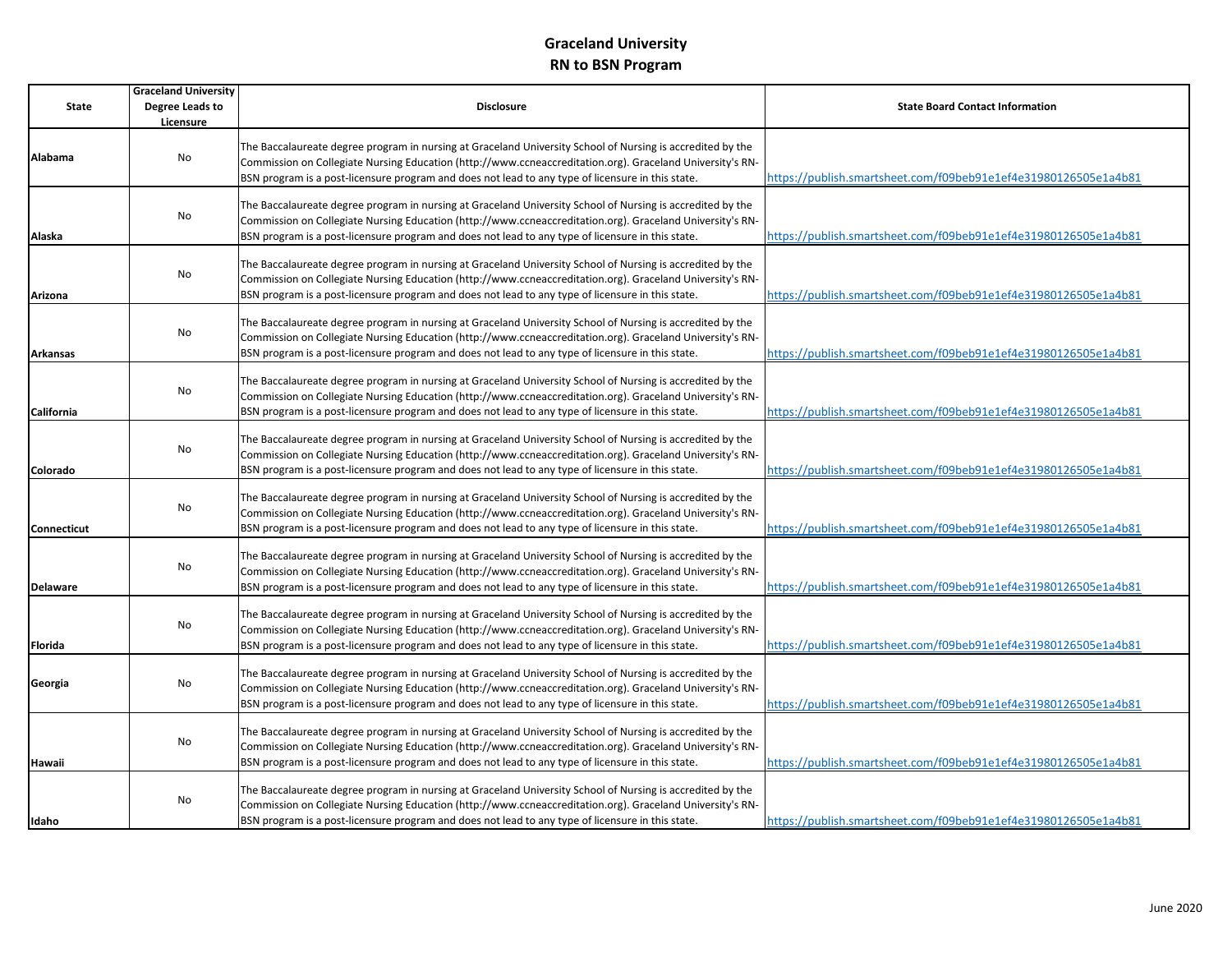|                      | <b>Graceland University</b> |                                                                                                                                                                                                                                                                                                                              |                                                                 |
|----------------------|-----------------------------|------------------------------------------------------------------------------------------------------------------------------------------------------------------------------------------------------------------------------------------------------------------------------------------------------------------------------|-----------------------------------------------------------------|
| <b>State</b>         | Degree Leads to             | <b>Disclosure</b>                                                                                                                                                                                                                                                                                                            | <b>State Board Contact Information</b>                          |
|                      | Licensure                   |                                                                                                                                                                                                                                                                                                                              |                                                                 |
| <b>Illinois</b>      | No                          | The Baccalaureate degree program in nursing at Graceland University School of Nursing is accredited by the<br>Commission on Collegiate Nursing Education (http://www.ccneaccreditation.org). Graceland University's RN-<br>BSN program is a post-licensure program and does not lead to any type of licensure in this state. | https://publish.smartsheet.com/f09beb91e1ef4e31980126505e1a4b81 |
| Indiana              | No                          | The Baccalaureate degree program in nursing at Graceland University School of Nursing is accredited by the<br>Commission on Collegiate Nursing Education (http://www.ccneaccreditation.org). Graceland University's RN-<br>BSN program is a post-licensure program and does not lead to any type of licensure in this state. | https://publish.smartsheet.com/f09beb91e1ef4e31980126505e1a4b81 |
| lowa                 | No                          | The Baccalaureate degree program in nursing at Graceland University School of Nursing is accredited by the<br>Commission on Collegiate Nursing Education (http://www.ccneaccreditation.org). Graceland University's RN-<br>BSN program is a post-licensure program and does not lead to any type of licensure in this state. | https://publish.smartsheet.com/f09beb91e1ef4e31980126505e1a4b81 |
| Kansas               | No                          | The Baccalaureate degree program in nursing at Graceland University School of Nursing is accredited by the<br>Commission on Collegiate Nursing Education (http://www.ccneaccreditation.org). Graceland University's RN-<br>BSN program is a post-licensure program and does not lead to any type of licensure in this state. | https://publish.smartsheet.com/f09beb91e1ef4e31980126505e1a4b81 |
| Kentucky             | No                          | The Baccalaureate degree program in nursing at Graceland University School of Nursing is accredited by the<br>Commission on Collegiate Nursing Education (http://www.ccneaccreditation.org). Graceland University's RN-<br>BSN program is a post-licensure program and does not lead to any type of licensure in this state. | https://publish.smartsheet.com/f09beb91e1ef4e31980126505e1a4b81 |
| Louisiana            | No                          | The Baccalaureate degree program in nursing at Graceland University School of Nursing is accredited by the<br>Commission on Collegiate Nursing Education (http://www.ccneaccreditation.org). Graceland University's RN-<br>BSN program is a post-licensure program and does not lead to any type of licensure in this state. | https://publish.smartsheet.com/f09beb91e1ef4e31980126505e1a4b81 |
| Maine                | No                          | The Baccalaureate degree program in nursing at Graceland University School of Nursing is accredited by the<br>Commission on Collegiate Nursing Education (http://www.ccneaccreditation.org). Graceland University's RN-<br>BSN program is a post-licensure program and does not lead to any type of licensure in this state. | https://publish.smartsheet.com/f09beb91e1ef4e31980126505e1a4b81 |
| Maryland             | No                          | The Baccalaureate degree program in nursing at Graceland University School of Nursing is accredited by the<br>Commission on Collegiate Nursing Education (http://www.ccneaccreditation.org). Graceland University's RN-<br>BSN program is a post-licensure program and does not lead to any type of licensure in this state. | https://publish.smartsheet.com/f09beb91e1ef4e31980126505e1a4b81 |
| <b>Massachusetts</b> | No                          | The Baccalaureate degree program in nursing at Graceland University School of Nursing is accredited by the<br>Commission on Collegiate Nursing Education (http://www.ccneaccreditation.org). Graceland University's RN-<br>BSN program is a post-licensure program and does not lead to any type of licensure in this state. | https://publish.smartsheet.com/f09beb91e1ef4e31980126505e1a4b81 |
| Michigan             | No                          | The Baccalaureate degree program in nursing at Graceland University School of Nursing is accredited by the<br>Commission on Collegiate Nursing Education (http://www.ccneaccreditation.org). Graceland University's RN-<br>BSN program is a post-licensure program and does not lead to any type of licensure in this state. | https://publish.smartsheet.com/f09beb91e1ef4e31980126505e1a4b81 |
| Minnesota            | No                          | The Baccalaureate degree program in nursing at Graceland University School of Nursing is accredited by the<br>Commission on Collegiate Nursing Education (http://www.ccneaccreditation.org). Graceland University's RN-<br>BSN program is a post-licensure program and does not lead to any type of licensure in this state. | https://publish.smartsheet.com/f09beb91e1ef4e31980126505e1a4b81 |
| Mississippi          | No                          | The Baccalaureate degree program in nursing at Graceland University School of Nursing is accredited by the<br>Commission on Collegiate Nursing Education (http://www.ccneaccreditation.org). Graceland University's RN-<br>BSN program is a post-licensure program and does not lead to any type of licensure in this state. | https://publish.smartsheet.com/f09beb91e1ef4e31980126505e1a4b81 |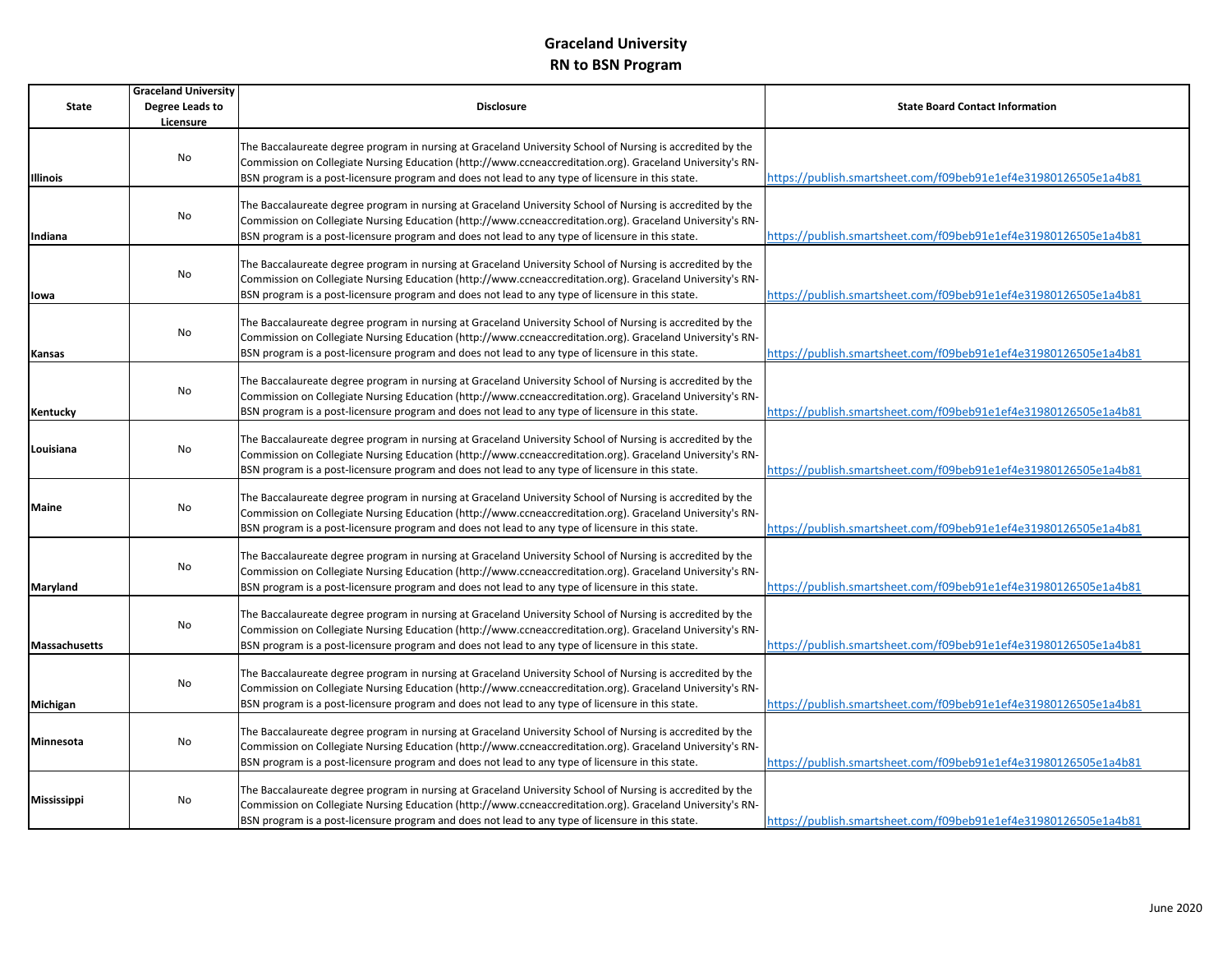|                       | <b>Graceland University</b> |                                                                                                                                                                                                                         |                                                                 |
|-----------------------|-----------------------------|-------------------------------------------------------------------------------------------------------------------------------------------------------------------------------------------------------------------------|-----------------------------------------------------------------|
| State                 | Degree Leads to             | <b>Disclosure</b>                                                                                                                                                                                                       | <b>State Board Contact Information</b>                          |
|                       | Licensure                   |                                                                                                                                                                                                                         |                                                                 |
|                       |                             | The Baccalaureate degree program in nursing at Graceland University School of Nursing is accredited by the                                                                                                              |                                                                 |
|                       | No                          | Commission on Collegiate Nursing Education (http://www.ccneaccreditation.org). Graceland University's RN-                                                                                                               |                                                                 |
| <b>Missouri</b>       |                             | BSN program is a post-licensure program and does not lead to any type of licensure in this state.                                                                                                                       | https://publish.smartsheet.com/f09beb91e1ef4e31980126505e1a4b81 |
|                       |                             |                                                                                                                                                                                                                         |                                                                 |
|                       |                             | The Baccalaureate degree program in nursing at Graceland University School of Nursing is accredited by the                                                                                                              |                                                                 |
|                       | No                          | Commission on Collegiate Nursing Education (http://www.ccneaccreditation.org). Graceland University's RN-                                                                                                               |                                                                 |
| Montana               |                             | BSN program is a post-licensure program and does not lead to any type of licensure in this state.                                                                                                                       | https://publish.smartsheet.com/f09beb91e1ef4e31980126505e1a4b81 |
|                       |                             |                                                                                                                                                                                                                         |                                                                 |
| Nebraska              | No                          | The Baccalaureate degree program in nursing at Graceland University School of Nursing is accredited by the                                                                                                              |                                                                 |
|                       |                             | Commission on Collegiate Nursing Education (http://www.ccneaccreditation.org). Graceland University's RN-                                                                                                               |                                                                 |
|                       |                             | BSN program is a post-licensure program and does not lead to any type of licensure in this state.                                                                                                                       | https://publish.smartsheet.com/f09beb91e1ef4e31980126505e1a4b81 |
|                       |                             |                                                                                                                                                                                                                         |                                                                 |
|                       | No                          | The Baccalaureate degree program in nursing at Graceland University School of Nursing is accredited by the                                                                                                              |                                                                 |
|                       |                             | Commission on Collegiate Nursing Education (http://www.ccneaccreditation.org). Graceland University's RN-                                                                                                               |                                                                 |
| Nevada                |                             | BSN program is a post-licensure program and does not lead to any type of licensure in this state.                                                                                                                       | https://publish.smartsheet.com/f09beb91e1ef4e31980126505e1a4b81 |
|                       |                             | The Baccalaureate degree program in nursing at Graceland University School of Nursing is accredited by the                                                                                                              |                                                                 |
| <b>New Hampshire</b>  | No                          | Commission on Collegiate Nursing Education (http://www.ccneaccreditation.org). Graceland University's RN-                                                                                                               |                                                                 |
|                       |                             | BSN program is a post-licensure program and does not lead to any type of licensure in this state.                                                                                                                       | https://publish.smartsheet.com/f09beb91e1ef4e31980126505e1a4b81 |
|                       |                             |                                                                                                                                                                                                                         |                                                                 |
|                       |                             | The Baccalaureate degree program in nursing at Graceland University School of Nursing is accredited by the                                                                                                              |                                                                 |
|                       | No                          | Commission on Collegiate Nursing Education (http://www.ccneaccreditation.org). Graceland University's RN-                                                                                                               |                                                                 |
| <b>New Jersey</b>     |                             | BSN program is a post-licensure program and does not lead to any type of licensure in this state.                                                                                                                       | https://publish.smartsheet.com/f09beb91e1ef4e31980126505e1a4b81 |
|                       |                             |                                                                                                                                                                                                                         |                                                                 |
|                       |                             | The Baccalaureate degree program in nursing at Graceland University School of Nursing is accredited by the                                                                                                              |                                                                 |
|                       | No                          | Commission on Collegiate Nursing Education (http://www.ccneaccreditation.org). Graceland University's RN-                                                                                                               |                                                                 |
| <b>New Mexico</b>     |                             | BSN program is a post-licensure program and does not lead to any type of licensure in this state.                                                                                                                       | https://publish.smartsheet.com/f09beb91e1ef4e31980126505e1a4b81 |
|                       |                             |                                                                                                                                                                                                                         |                                                                 |
|                       |                             | The Baccalaureate degree program in nursing at Graceland University School of Nursing is accredited by the                                                                                                              |                                                                 |
|                       | No                          | Commission on Collegiate Nursing Education (http://www.ccneaccreditation.org). Graceland University's RN-                                                                                                               |                                                                 |
| <b>New York</b>       |                             | BSN program is a post-licensure program and does not lead to any type of licensure in this state.                                                                                                                       | https://publish.smartsheet.com/f09beb91e1ef4e31980126505e1a4b81 |
|                       |                             |                                                                                                                                                                                                                         |                                                                 |
| <b>North Carolina</b> | No                          | The Baccalaureate degree program in nursing at Graceland University School of Nursing is accredited by the                                                                                                              |                                                                 |
|                       |                             | Commission on Collegiate Nursing Education (http://www.ccneaccreditation.org). Graceland University's RN-                                                                                                               |                                                                 |
|                       |                             | BSN program is a post-licensure program and does not lead to any type of licensure in this state.                                                                                                                       | https://publish.smartsheet.com/f09beb91e1ef4e31980126505e1a4b81 |
|                       |                             |                                                                                                                                                                                                                         |                                                                 |
|                       | No                          | The Baccalaureate degree program in nursing at Graceland University School of Nursing is accredited by the<br>Commission on Collegiate Nursing Education (http://www.ccneaccreditation.org). Graceland University's RN- |                                                                 |
|                       |                             |                                                                                                                                                                                                                         |                                                                 |
| <b>North Dakota</b>   |                             | BSN program is a post-licensure program and does not lead to any type of licensure in this state.                                                                                                                       | https://publish.smartsheet.com/f09beb91e1ef4e31980126505e1a4b81 |
|                       |                             | The Baccalaureate degree program in nursing at Graceland University School of Nursing is accredited by the                                                                                                              |                                                                 |
|                       | No                          | Commission on Collegiate Nursing Education (http://www.ccneaccreditation.org). Graceland University's RN-                                                                                                               |                                                                 |
|                       |                             | BSN program is a post-licensure program and does not lead to any type of licensure in this state.                                                                                                                       | https://publish.smartsheet.com/f09beb91e1ef4e31980126505e1a4b81 |
| Ohio                  |                             |                                                                                                                                                                                                                         |                                                                 |
|                       |                             | The Baccalaureate degree program in nursing at Graceland University School of Nursing is accredited by the                                                                                                              |                                                                 |
| Oklahoma              | No                          | Commission on Collegiate Nursing Education (http://www.ccneaccreditation.org). Graceland University's RN-                                                                                                               |                                                                 |
|                       |                             | BSN program is a post-licensure program and does not lead to any type of licensure in this state.                                                                                                                       | https://publish.smartsheet.com/f09beb91e1ef4e31980126505e1a4b81 |
|                       |                             |                                                                                                                                                                                                                         |                                                                 |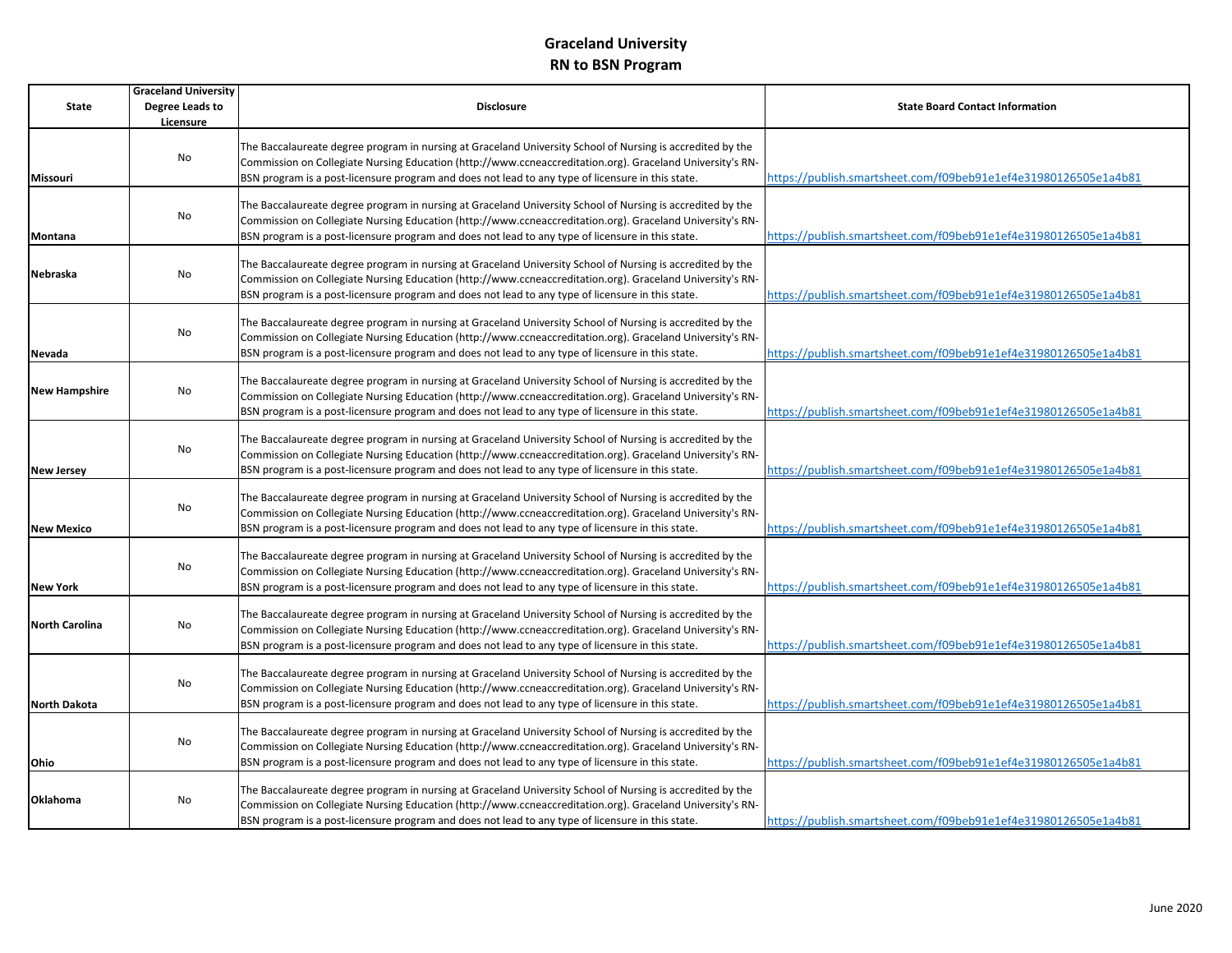|                       | <b>Graceland University</b> |                                                                                                            |                                                                 |
|-----------------------|-----------------------------|------------------------------------------------------------------------------------------------------------|-----------------------------------------------------------------|
| <b>State</b>          | Degree Leads to             | <b>Disclosure</b>                                                                                          | <b>State Board Contact Information</b>                          |
|                       | Licensure                   |                                                                                                            |                                                                 |
|                       |                             | The Baccalaureate degree program in nursing at Graceland University School of Nursing is accredited by the |                                                                 |
| Oregon                | No                          | Commission on Collegiate Nursing Education (http://www.ccneaccreditation.org). Graceland University's RN-  |                                                                 |
|                       |                             |                                                                                                            | https://publish.smartsheet.com/f09beb91e1ef4e31980126505e1a4b81 |
|                       |                             | BSN program is a post-licensure program and does not lead to any type of licensure in this state.          |                                                                 |
|                       |                             | The Baccalaureate degree program in nursing at Graceland University School of Nursing is accredited by the |                                                                 |
|                       | No                          | Commission on Collegiate Nursing Education (http://www.ccneaccreditation.org). Graceland University's RN-  |                                                                 |
| Pennsylvania          |                             | BSN program is a post-licensure program and does not lead to any type of licensure in this state.          | https://publish.smartsheet.com/f09beb91e1ef4e31980126505e1a4b81 |
|                       |                             |                                                                                                            |                                                                 |
|                       |                             | The Baccalaureate degree program in nursing at Graceland University School of Nursing is accredited by the |                                                                 |
| Rhode Island          | No                          | Commission on Collegiate Nursing Education (http://www.ccneaccreditation.org). Graceland University's RN-  |                                                                 |
|                       |                             | BSN program is a post-licensure program and does not lead to any type of licensure in this state.          | https://publish.smartsheet.com/f09beb91e1ef4e31980126505e1a4b81 |
|                       |                             |                                                                                                            |                                                                 |
| <b>South Carolina</b> | No                          | The Baccalaureate degree program in nursing at Graceland University School of Nursing is accredited by the |                                                                 |
|                       |                             | Commission on Collegiate Nursing Education (http://www.ccneaccreditation.org). Graceland University's RN-  |                                                                 |
|                       |                             | BSN program is a post-licensure program and does not lead to any type of licensure in this state.          | https://publish.smartsheet.com/f09beb91e1ef4e31980126505e1a4b81 |
|                       |                             | The Baccalaureate degree program in nursing at Graceland University School of Nursing is accredited by the |                                                                 |
|                       | No                          | Commission on Collegiate Nursing Education (http://www.ccneaccreditation.org). Graceland University's RN-  |                                                                 |
| South Dakota          |                             | BSN program is a post-licensure program and does not lead to any type of licensure in this state.          | https://publish.smartsheet.com/f09beb91e1ef4e31980126505e1a4b81 |
|                       |                             |                                                                                                            |                                                                 |
|                       |                             | The Baccalaureate degree program in nursing at Graceland University School of Nursing is accredited by the |                                                                 |
|                       | No                          | Commission on Collegiate Nursing Education (http://www.ccneaccreditation.org). Graceland University's RN-  |                                                                 |
| <b>Tennessee</b>      |                             | BSN program is a post-licensure program and does not lead to any type of licensure in this state.          | https://publish.smartsheet.com/f09beb91e1ef4e31980126505e1a4b81 |
|                       |                             |                                                                                                            |                                                                 |
| Texas                 | No                          | The Baccalaureate degree program in nursing at Graceland University School of Nursing is accredited by the |                                                                 |
|                       |                             | Commission on Collegiate Nursing Education (http://www.ccneaccreditation.org). Graceland University's RN-  |                                                                 |
|                       |                             | BSN program is a post-licensure program and does not lead to any type of licensure in this state.          | https://publish.smartsheet.com/f09beb91e1ef4e31980126505e1a4b81 |
|                       |                             | The Baccalaureate degree program in nursing at Graceland University School of Nursing is accredited by the |                                                                 |
|                       | No                          | Commission on Collegiate Nursing Education (http://www.ccneaccreditation.org). Graceland University's RN-  |                                                                 |
| Utah                  |                             | BSN program is a post-licensure program and does not lead to any type of licensure in this state.          | https://publish.smartsheet.com/f09beb91e1ef4e31980126505e1a4b81 |
|                       |                             |                                                                                                            |                                                                 |
|                       | No                          | The Baccalaureate degree program in nursing at Graceland University School of Nursing is accredited by the |                                                                 |
|                       |                             | Commission on Collegiate Nursing Education (http://www.ccneaccreditation.org). Graceland University's RN-  |                                                                 |
| <b>Vermont</b>        |                             | BSN program is a post-licensure program and does not lead to any type of licensure in this state.          | https://publish.smartsheet.com/f09beb91e1ef4e31980126505e1a4b81 |
|                       |                             | The Baccalaureate degree program in nursing at Graceland University School of Nursing is accredited by the |                                                                 |
|                       | No                          | Commission on Collegiate Nursing Education (http://www.ccneaccreditation.org). Graceland University's RN-  |                                                                 |
| Virginia              |                             | BSN program is a post-licensure program and does not lead to any type of licensure in this state.          | https://publish.smartsheet.com/f09beb91e1ef4e31980126505e1a4b81 |
|                       |                             |                                                                                                            |                                                                 |
|                       |                             | The Baccalaureate degree program in nursing at Graceland University School of Nursing is accredited by the |                                                                 |
| Washington            | No                          | Commission on Collegiate Nursing Education (http://www.ccneaccreditation.org). Graceland University's RN-  |                                                                 |
|                       |                             | BSN program is a post-licensure program and does not lead to any type of licensure in this state.          | https://publish.smartsheet.com/f09beb91e1ef4e31980126505e1a4b81 |
|                       |                             |                                                                                                            |                                                                 |
|                       | No                          | The Baccalaureate degree program in nursing at Graceland University School of Nursing is accredited by the |                                                                 |
|                       |                             | Commission on Collegiate Nursing Education (http://www.ccneaccreditation.org). Graceland University's RN-  |                                                                 |
| <b>West Virginia</b>  |                             | BSN program is a post-licensure program and does not lead to any type of licensure in this state.          | https://publish.smartsheet.com/f09beb91e1ef4e31980126505e1a4b81 |